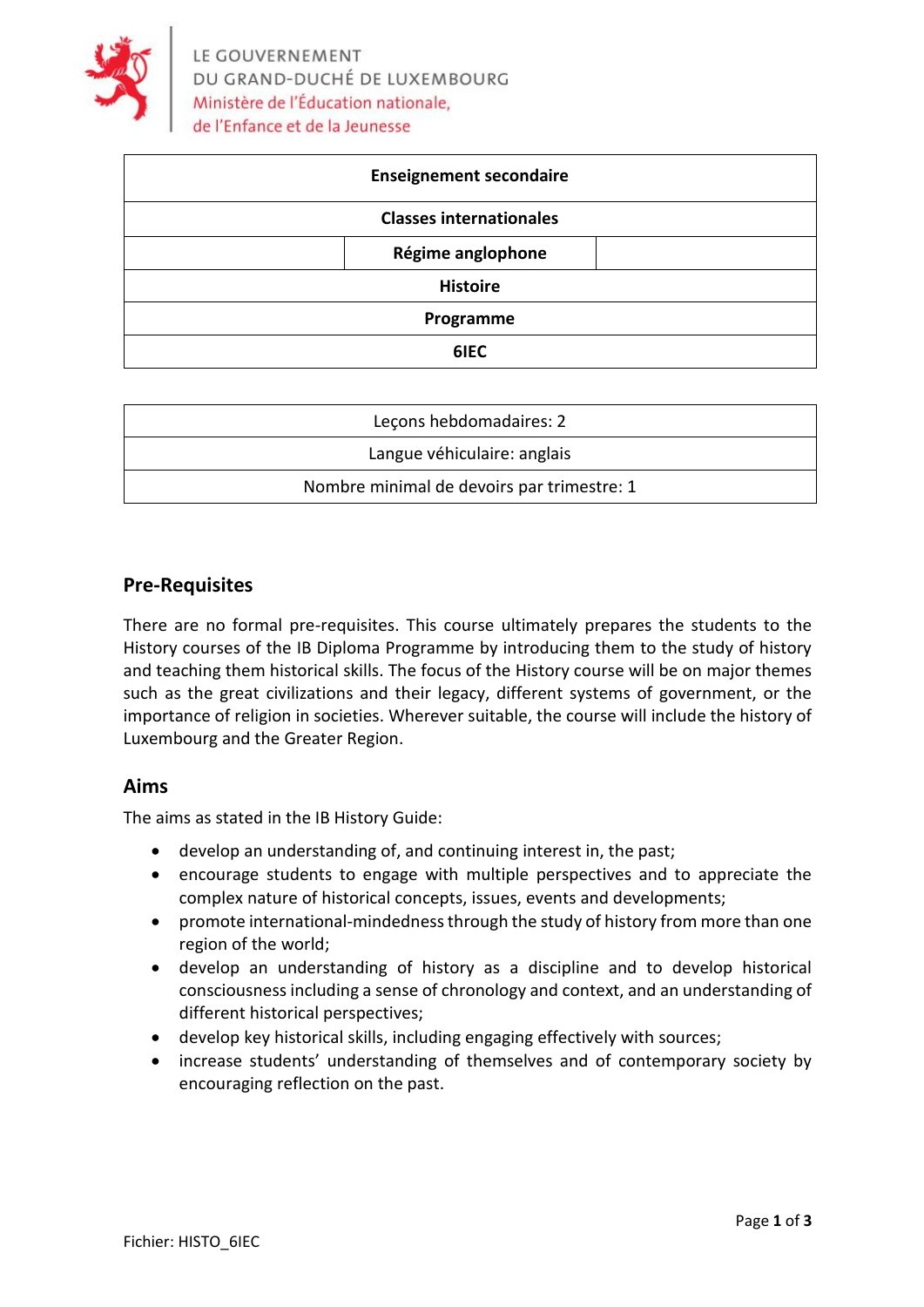

LE GOUVERNEMENT DU GRAND-DUCHÉ DE LUXEMBOURG Ministère de l'Éducation nationale,

# **Course components**

# **Medieval Europe**

One focus of this unit will be the establishment of the Frankish Empire, the significance of the reign of Charlemagne and the role of the Church in European society. Students will analyse the Feudal system, the development of trade and towns, and the daily life in a medieval town, as well as the daily life of the majority of the population, the peasants. Another focus of this unit will be on Jewish life in a medieval town and the development of anti-Semitism in European society.

#### **Islam and the Crusades**

Students will define Islam and gain greater understanding for the practice of this religion. They will study the creation and the expansion of Islam. The aim of the unit is to demonstrate the scientific, literary and philosophical achievements of the Islamic civilisation. Links will be made to the study of the Crusades and the rising anti-Semitism in European society. At the end of this unit students will recognise links and differences between the three main monotheistic religions. At the end of this unit students will recognise different conceptions of Islam and learn to make a difference between the religion of Islam and Islamic fundamentalism.

#### **National Unity in Early Modern Europe**

Topics of this unit will be: the Norman Conquest of Britain, the significance of the Magna Charta and the Hundred Years War, at the end of which two different nation-states were created; England and France. Students will reach an understanding how the war resulted in the formation of a national identity in both countries and in the consolidation of the absolute power of the kings.

### **Renaissance and Humanism – A Changing World**

The concept of change provides the basis for this unit and concentrates on the influence of art and literature in this period as well as the transformation in thought and understanding of the world that people had around them. Students will use the example of Leonardo da Vinci, Vesalius, and Copernicus among others to explore how new ideas paved the way for the journeys of discovery.

### **The Age of Exploration and Conquest**

Students will explore major voyages of discovery: Henry the Navigator, Christoph Columbus, among others. They will look at the social, economic and political reasons behind these in a historical context, and study the demographic and cultural impact of the European conquest. Students will find out that technical developments of the 15<sup>th</sup> century made the voyages possible. Using the example of the Aztecs, students will learn that highly developed societies existed before the arrival of the Europeans. They will further look at the first form of global trade, the triangular trade, and at the impact of the slave trade and reach an understanding of the positive and negative consequences of human action.